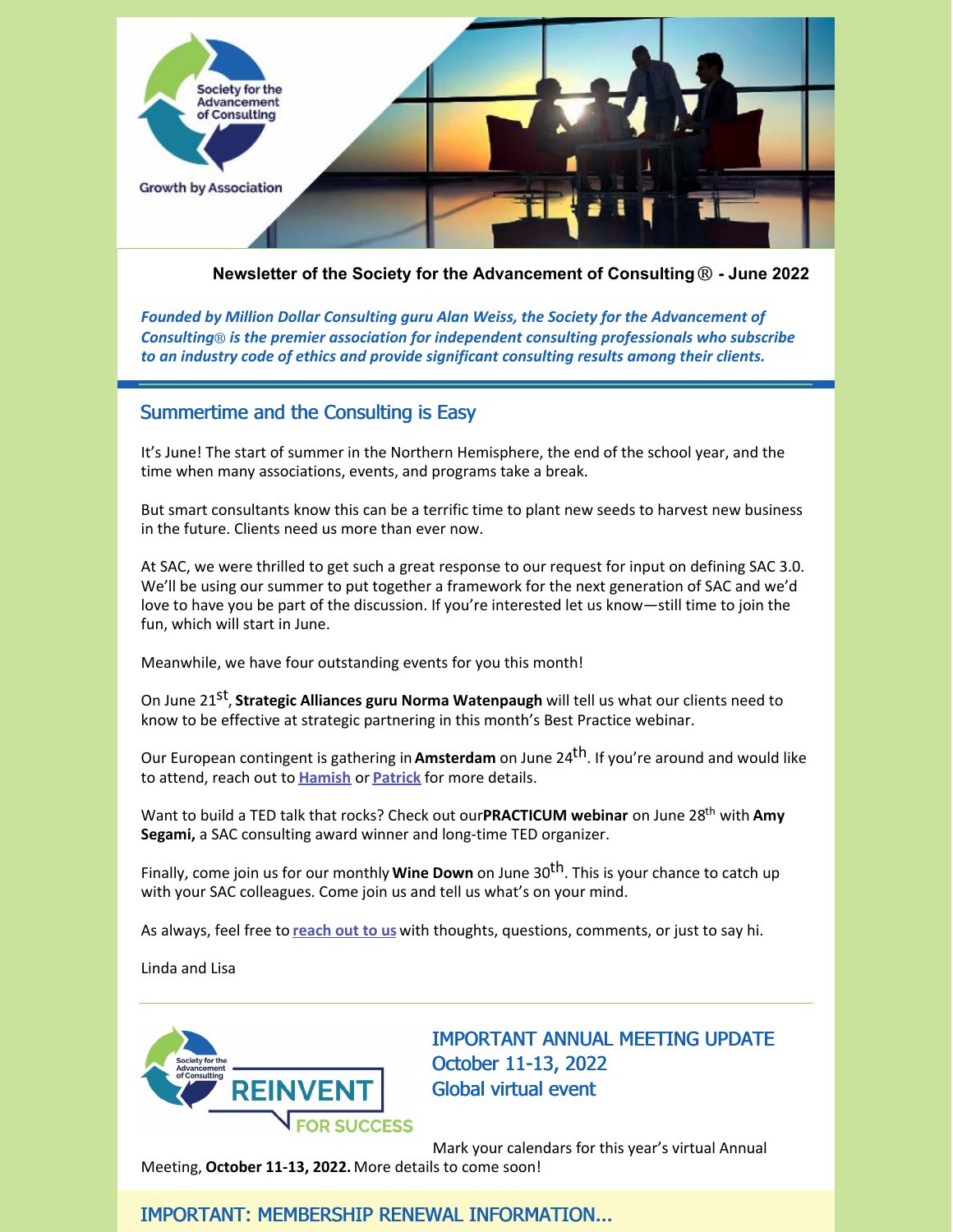#### **In most cases, your membership will renew automatically. To update your credit card:**

- **[Log](https://consultingsociety.com/) in** (If you have any issues, just reset your password. It will reset easily since it is tied to your email.)
- Go to My account (in the top menu)
- Go to My Payment Methods and add/ update your credit card information.
- Go to My Subscription
- Click on renew now

#### **More [information.](https://consultingsociety.com/membership/membership-types)**



Norma Watenpaugh

# Best Practices Webinar: What Your Clients Should Know About Partnering and Strategic Alliances – Norma Watenpaugh - June 21st

Consulting Advisory firm E&Y tagged the ecosystem as #1 CEO Imperative to accelerate growth, innovation and business resiliency. If so many of the largest and most successful companies have massive partner ecosystems, why do you still have to justify why it's so important to invest in partnering and strategic alliances?

Silicon Valley veteran Norma Watenpaugh, of Phoenix Consulting Group and a global leader in alliance strategy and implementation, will explain how to effectively tell the story about the value and

power of partnering to your clients and colleagues. Norma will cover the fundamentals (which you might already know), but frame them in the language that senior leaders understand and in the context they care about:

- What exactly is a partner ecosystem?
- How do partners drive revenue growth, market share, and innovation?
- How does an ecosystem enable you to scale the organization and boost market valuation?
- What are the various categories of partners? And how does each type fit within the customer experience?
- What success factors are crucial to get partnering right?
- What investments are needed to succeed?

Join us as we build the business case for partnering.

One-hour webinar; FREE for SAC members. **More info and to [register.](https://consultingsociety.com/programs-events/best-practices-webinars/#watenpaugh-0622)**

Have a topic or speaker you'd like to see in the future? **Let us [know](mailto:info@consultingsociety.com)** and we'll try to make this happen.

# SAC Europe Meetup in Amsterdam June 24th

All day event with SAC members in Amsterdam.

It's about time: SAC Europe is meeting face-to-face in Amsterdam on Friday June 24th! Join us as we discuss how to adapt our practices to the "never normal" world in which we now find ourselves.

There's also an option to meet for dinner at least once and maybe even twice! Exact timings and locations will be confirmed nearer the time. Contact **Hamish [Mackenzie](mailto:hm@hamishmackenzie.com)** or **[Patrick](mailto:pdaly@albalogistics.com) Daly** for more details.



PRACTICUM Webinar: Creating a TED Talk: The Process, Production, and Performance - Amy Lee Segami - June 28th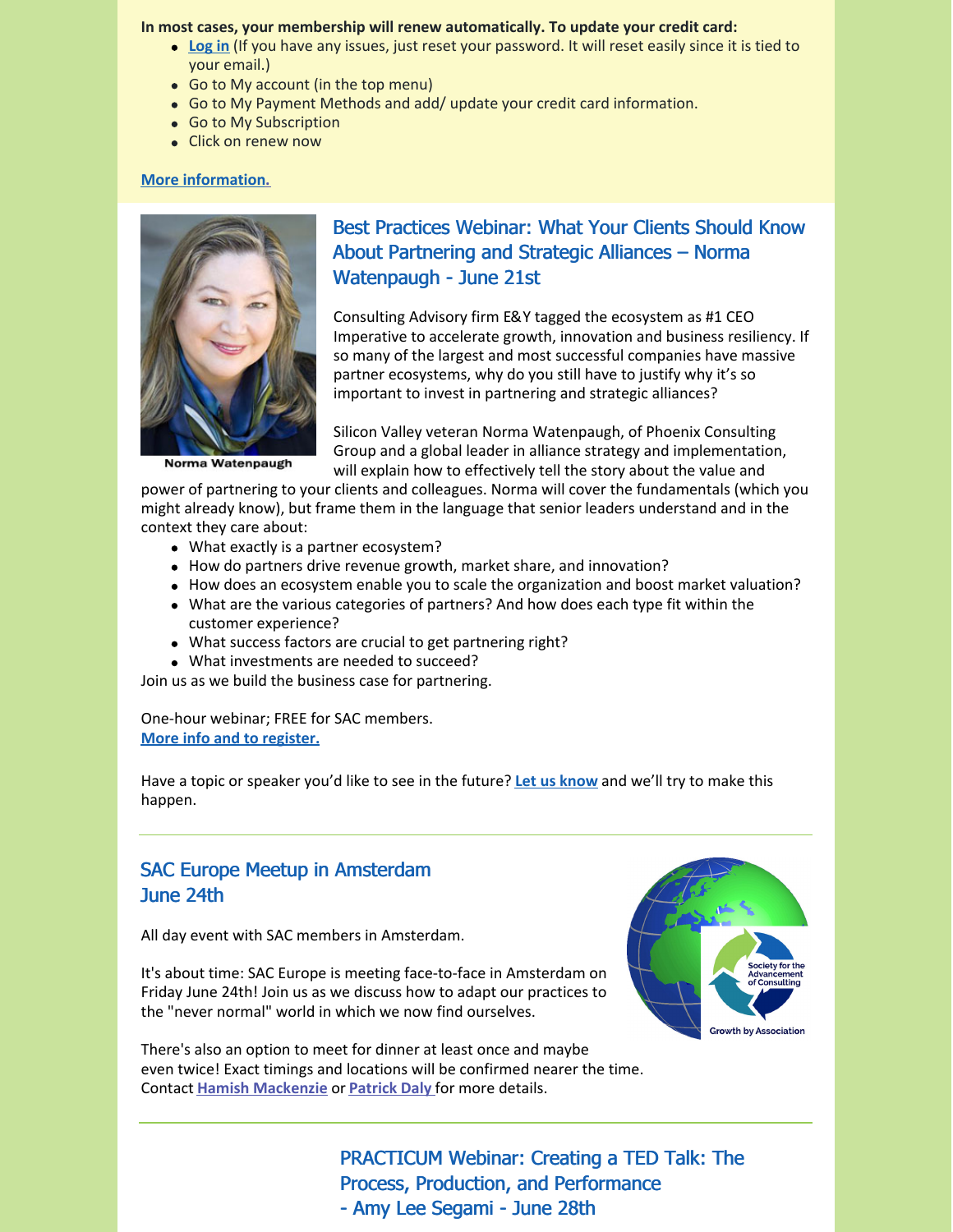

Your TED Talk provides credibility and visibility globally. As a thought leader, this is a great way to spread your ideas worldwide. The best place to start is a community-based TEDx event. However, not all TEDx events are created equal. This webinar will give you the tools you need to create an effective thought leadership piece by crafting and producing an outstanding TED Talk.

Session goals and takeaways:

- Pitch your TED Talk effectively  $\bullet$
- Craft your TED Talk professionally
- Deliver your TED Talk successfully

This webinar is created specifically for consultants. Once you register to attend, you will have an opportunity to submit questions in advance.

One-hour webinar; FREE for SAC members. **More info and to [register.](https://consultingsociety.com/programs-events/practicum-webinars/#segami-0622)**

### WE WANT YOUR INPUT!

**Help us define SAC 3.0. Brainstorming meetings will kick off this month. If you haven't signed up to join our team, there's still time. Let us [know](mailto:info@consultingsociety.com) by June 15 th.**

# SAC IN PICTURES

Have photos of a SAC event? **Send [them](mailto:info@consultingsociety.com)** to us and we'll share them with the community!

# SAC Coaching SIG - May 3rd



# SAC Supply Chain SIG - May 11th

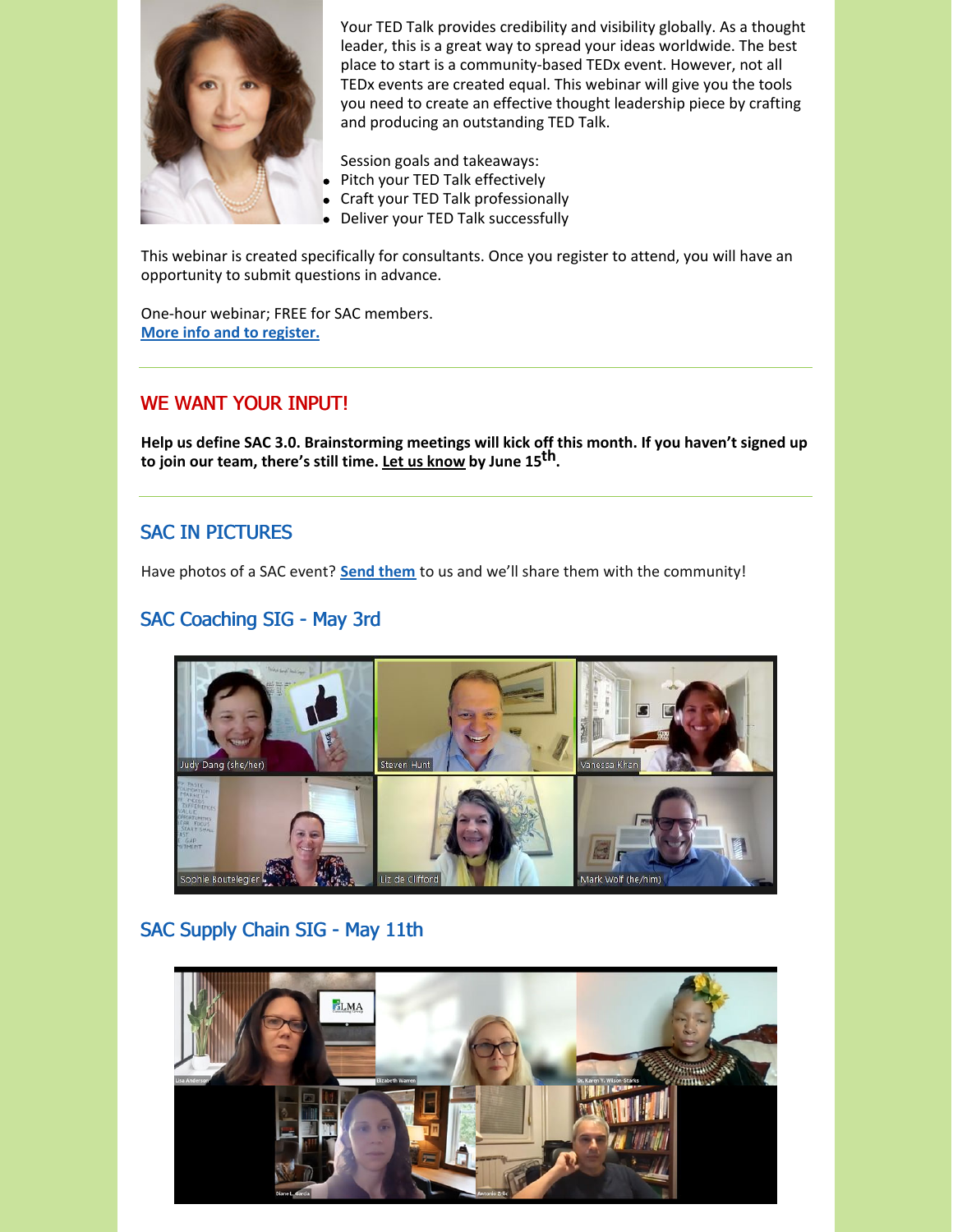## SAC Wine Down / Wake Up - May 3rd



# Meet Our Members: Judy Dang

*This month we're profiling Judy Dang.* **[Contact](https://consultingsociety.com/user/judy.dang/) Judy.**

**Judy Dang** is a productivity coach for solopreneurs who want to get out of the Crazy Busy trap. She helps them declutter their todo list and reduce their mental load so they can focus on what's most important.

Judy's book **[Perfect](https://avidatwork.com/book/) Enough** will be published by New Degree Press in September 2022.

#### **What is the one thing that most differentiates you from others in your field?**



**Judy Dang** 

I start with compassion, then productivity. Clients breathe a sigh of relief when I tell them to do LESS, not more.

#### **What is something you've learned about business that you would have liked your younger self to know?**

Charge more! It's about the value in the eye of the client. Christian Milaster recently mentored me on this.

#### **What do you find most valuable about SAC?**

One-on-one connections. I've developed relationships with several folks because we share the same desire for deeper connections on a human level first, business second. Looking at you Sophie Boutelegier, Vanessa Khan, Steven Hunt, and Mark Wolf.

#### ------------------------------------------------------------- **NEW! All Featured Member profiles are now available on our website.Check them out!**

#### *Want to Be Featured?*

*Complete your profile on the SAC website! Set up your profile now! If you don't remember your*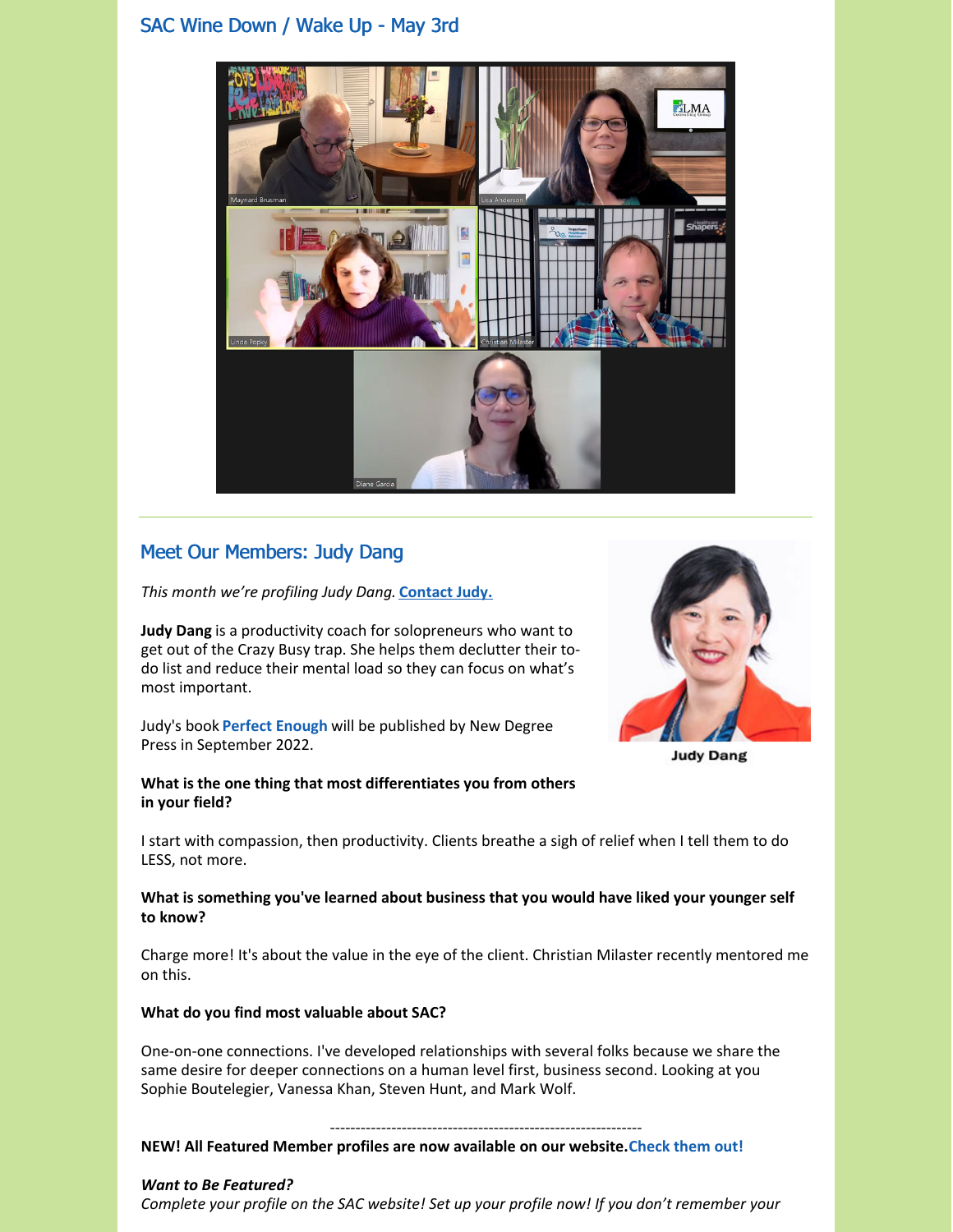*password, go to the Member Login and ask for a password reset. Any questions? [Contact](mailto:info@consultingsociety.com) us.*

# June Press Release: Profitable Growth Still Possible in Inflationary Times

CLAREMONT, CA—Maintaining profitable growth is still possible today in spite of rising inflation, and there are many ways to achieve it, according to The Society for the Advancement of Consulting® (SAC). These include better asset utilization, using trust to accelerate innovation, creating meaningful work, streamlining, as well as investing in sales.

**Read [more.](https://consultingsociety.com/resources/press-releases/news_release-6-1-22/)**

## July 13th Deadline for Next SAC News Release

#### **Topic ideas for upcoming releases?Let us [know](mailto:info@consultingsociety.com)**.

Have you been quoted in a recent SAC press release? Why not? Here's the information for our next release. Join us!

### *Topic: What steps do you think businesses should take with mentoring to stay competitive in today's market?*

Use this **[link](https://consultingsociety.com/press-release-contribution/)** to submit your input of less than 150 words formatted into 2-3 paragraphs in the same format as the prior releases **no later than July 13th**. Please remember to check your grammar and provide your name with attribution!

Note that the word count **includes** your personal information. In order to keep the releases concise and readable, we are unable to accept contributions that are longer than the guidelines.

# SAC Spotlight

Welcome to the SAC Spotlight. Each month we'll highlight the big wins of our members: new books published, awards won, etc. These events will also be promoted on our LinkedIn and Facebook pages and in social media.



Here's our list of member accomplishments for this month:

**Judy Dang** was selected by the **Small Business [Administration's](https://www.sba.gov/sba-learning-platform/thrive-emerging-leaders-reimagined) T.H.R.I.V.E.** program to teach one of eight modules in an executive training series for small business owners. Judy will provide training on how to be an effective leader.

**Mark D Wolf,** known as the Sustainabilty Career Coach, has been named to Columbia University's Career Coaches Network . Columbia Career Coaches Network serves hundreds of thousands of Columbia Alumni.

World Class Logistics Consulting, Inc. (WCL Consulting) a supply chain advisory firm founded in 1985 by **Jon DeCesare**, announced it is expanding its Third-Party Logistics Industry practice specializing in 3PL Outsourcing Partnership Excellence, 3PL Acquisitions Operations Due Diligence and 3PL Market Dynamics Competitive Assessment solutions.

**Have something we should be highlighting?**Fill in our **SAC Spotlight [Contribution](https://consultingsociety.com/sac-spotlight/) Form**.

#### New Member Benefit: Podcast Central

Are you the host of a podcast? See our **[growing](https://consultingsociety.com/resources/podcast-central/) list**.

Want to be included on the Podcast Central page? Fill in our **SAC [Podcast](https://consultingsociety.com/podcast-central-contribution-form/) For[m.](https://consultingsociety.com/podcast-central-contribution-form/)**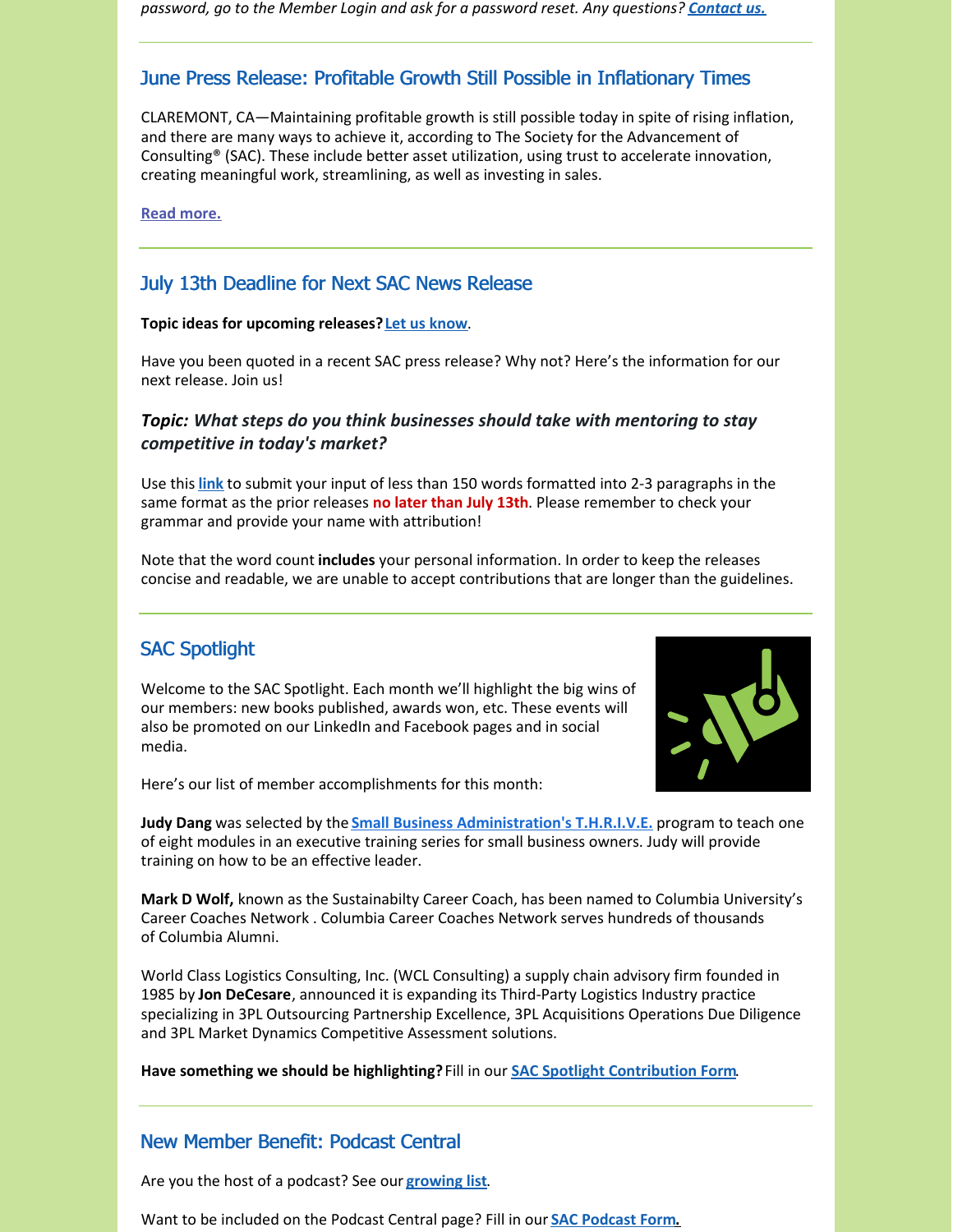# SPECIAL SAC DISCOUNT ON BOOK MARKETING **SERVICES** Available through July 15<sup>th</sup>

Stephanie Moon, one of the speakers at our recent regional meeting *Book that Business*, is offering a special discount to all SAC members. Sign up before **July 15** for either a book marketing intensive or a threemonth mentorship and save 15%. More information: **<http://www.stephmoonco.com/sac>**

### Weiss Advice:

# TEMPUS FUGIT

Do you know that the Tyrannosaurus Rex lived closer to our period today than to the first dinosaurs?

I was born 76 years ago, in 1946. Seventy-six years prior to that was the year 1870, five years after the conclusion of the Civil War, the time of the death of Charles Dickens, and one year prior to the Great Chicago Fire. (Try this with *your* birthday.)

The internet became commonly used in the 1990s, or about 35 years ago. That means both that many adults today never knew a world without it, but also that about 37% of the current population was getting along pretty well without it prior.

Over the next two decades, more than 27.7 million people will join the 50-and-over age group. *Most of the increase, however, will be among the population aged 65 and over, projected to surge by 65 percent by 2030*. In addition to their growing presence, the older population will be more racially and ethnically diverse.

The "oddball effect" means that things you learn currently stay with you longer than things you learned a long time ago. Hence, time seems to be flying by more quickly as you get older because more stuff is familiar to you.

Basically, there is no time like the present. So decide what you really value doing, personally and professionally, and "make time" for it. "Making time" means to allocate your time in your best interests, meeting your highest priorities.

*Tempus fugit* or forget it.

© Alan Weiss 2022

------------ Alan Weiss announces:

**Mentor Summit:** The Mentor Summit will be in the Hilton Marco Island for 2 days, with an optional third morning. There will are some presenters from the community, at least five people inducted into the Mentor Hall of Fame® and a cocktail party I will host. Partners are welcome, as are people from outside the community you may want to invite.

For people in my community: \$300 is the expense offset for the two days (I still subsidize all this, of course), "cash" only, not cards, on my site: **<https://alanweiss.com/store/quick-pay/>** This is non-refundable and not credited for any reason. Make up your mind to go and put the date aside. (I will make full refunds in the event I can't be there and/or the government or health authorities prohibit the meeting.)

For partners and people outside my community: \$500. ("Outside my community" means you've



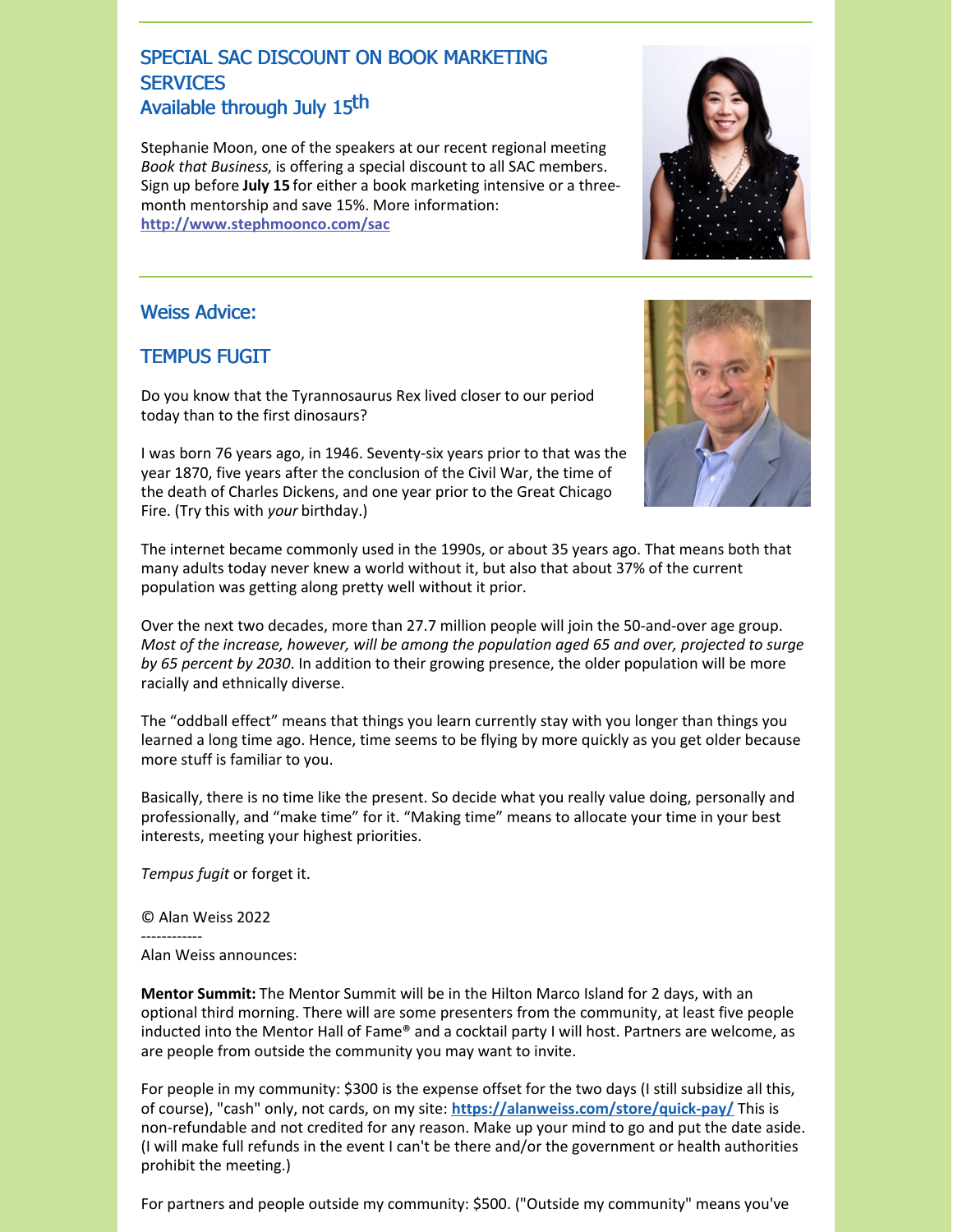never been coached by me, mentored by a Master Mentor, or attended a real or virtual event of mine. Buying my books doesn't count!)

Oh, yes, the third morning: That will be a special session with me called "The Uncomfortable Truth" in which I'll discuss each participant's business model and show how to improve it immediately, but will be unsparing in what you're doing wrong or not doing at all. The fee is \$1,000 for anyone to attend, a partner can attend for no extra charge. If no one shows up, I'll be at the beach.

*Stay in touch with Alan Weiss's events [here](https://www.alanweiss.com/growth-experiences/).*

### Follow Us On Twitter - We're Following You!

Our twitter handle is @consultingassn. Our goal is to follow all of our active members and to retweet your posts when appropriate. If we're not yet following you, it's because we don't have your Twitter handle. Send us a DM and we'll add you to our list. **[Follow](https://twitter.com/ConsultingAssn) us**.

### Upcoming SAC Events

**June 10**

**SPC Virtual Networking** (Society of Professional Consultants) SAC members encouraged to attend. No charge. 4:30pm PT / 1:30pm ET **[Register](https://spconsultants.org/event-4802468) here**.

**June 15**

**SPC Virtual Workshop: Getting Our Clients to Implement Our Recommendations with Gina Abudi**. SAC members encouraged to attend. No charge. 6pm PT / 3pm ET**[Register](https://spconsultants.org/event-4770635) here.**

#### **June 21**

**Norma Watenpaugh: What Your Clients Should Know About Partnering and Strategic Alliances** SAC Best Practices Webinar; 11am PT. **[More](https://consultingsociety.com/programs-events/best-practices-webinars/#watenpaugh-0622) info.**

#### **June 24**

**SAC Europe - Amsterdam** Details to follow. All day event. Organizer: **Hamish [Mackenzie](mailto:europe@consultingsociety.com)**

**June 28 Amy Lee Segami: Creating a TED Talk** PRACTICUM Webinar; 11am PT. **[More](https://consultingsociety.com/programs-events/practicum-webinars/#segami-0622) info.**

#### **June 30**

**SAC Wine Down / Wake Up Meetup** 5pm Pacific, 8pm Eastern, 10am Melbourne (Weds) Contact **[info@consultingsociety.com](mailto:info@consultingsociety.com)**

**July 8**

**SPC Virtual Networking** (Society of Professional Consultants) SAC members encouraged to attend. No charge. 4:30pm PT / 1:30pm ET **[Register](https://spconsultants.org/event-4842778) here**.

**July 21 Speaker SIG Kickoff** 1pm Pacific, 4pm Eastern **[Email](mailto:info@consultingsociety.com)** us if interested in joining

**September 15 Andrew Winig: Introduce Yourself (in 30 Seconds)** Business Accelerator Lab; 11am-12:30pm PT. **[More](https://consultingsociety.com/programs-events/business-accelerator-labs/#winig-0922) info.**